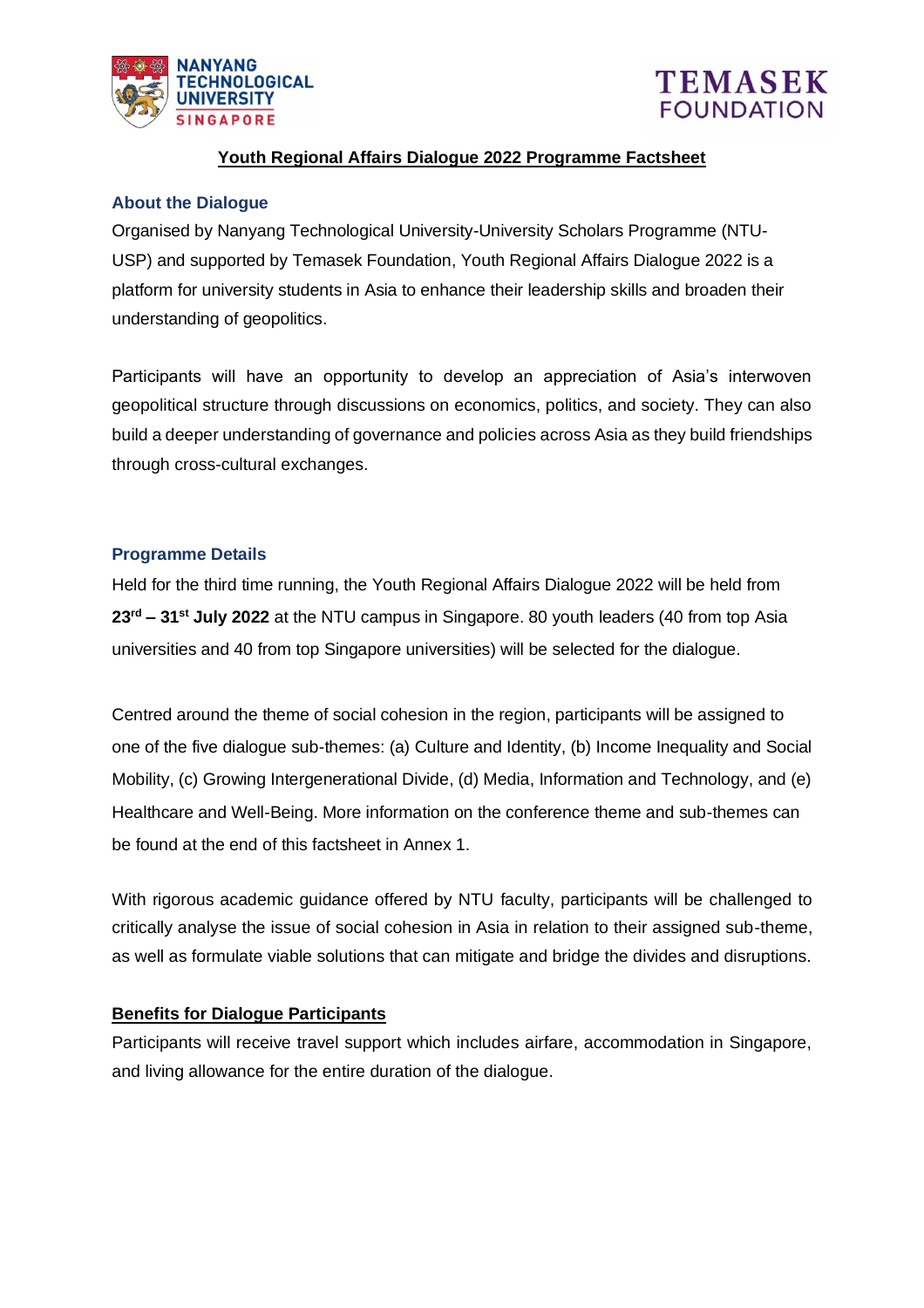



Through the week-long programme, participants will also be able to attend multi-disciplinary talks, dialogues with expers, discourse with peers of different cultures, learning journeys, and professional workshops.

## **Application Process**

Applications will begin on **21st January 2022** until **Sunday, 13th March 2022, 2359 (SGT).** and selected students will be informed of their offers by April 2022. For more information, please refer to the **Application Instructions** document.

Please contact Angela/Celine at [dialogue@ntu.edu.sg](mailto:dialogue@ntu.edu.sg) for inquiries about the dialogue. More information on the programme will also be available soon [here.](https://www.ntu.edu.sg/admissions/undergraduate/premier-scholar-programmes/ntu-university-scholars-programme/news-events#Content_C001_Col01)

We wish you all the best and look forward to receiving your application.

To contact the organiser: **Nanyang Technological University NTU-University Scholars Programme** Premier Scholars Programme Office 61 Nanyang Drive Academic Block North, ABN-B2b-11 Singapore 637335 Email: [dialogue@ntu.edu.sg](mailto:dialogue@ntu.edu.sg) Tel: +65 6908 3345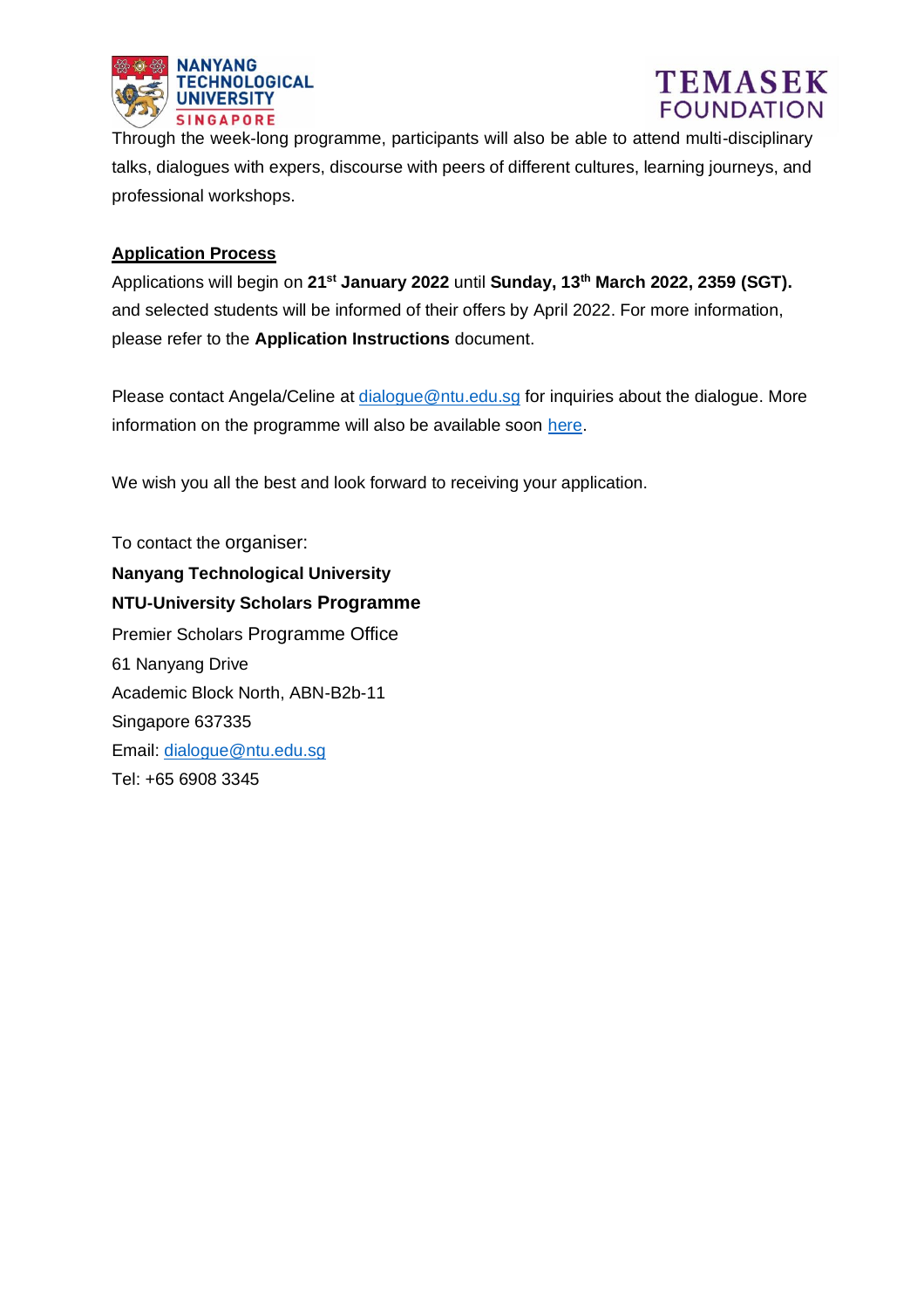



#### **Annex 1: Dialogue Theme**

#### **Conference Theme: Social Cohesion in Asia**

Over the past year, numerous obstacles to social cohesion have emerged or expanded within the Asian region. Social cohesion can be defined as the capacity of a society to ensure the welfare of all its members, minimizing disparities and avoiding polarization. From the tensions brought about by the global Covid-19 pandemic to the rising geopolitical unrest and competition globally, these issues threaten to undermine social cohesion within the region and its nations. These threats to social cohesions are worrisome as social cohesion is often the precursor to the discussion and solution of deep-seated social inequality and many other geopolitical issues.

In response to these rising threats, this Dialogue will hone in on social cohesion and specifically focus on five sub-themes inextricably related to it: 1) Culture and Identity, 2) Income Inequality and Social Mobility, 3) A Growing Intergenerational Divide, 4) Media, Information and Technology and 5) Healthcare and Well-Being. These sub-themes are not mutually exclusive and are interrelated.

### **Sub-theme 1: Culture and Identity**

Culture and identity are important concepts to strengthening social relations and ties. Discrimination may stem from issues of identity, with identity encompassing a range of diverse aspects, such as gender, race, ethnicity, religion, etc. Identity is a politically sensitive issue, and the social cohesion of minority and majority groups are delicate issues to maneuver. In cities with large immigrant populations, social integration is key to reducing xenophobia.

#### **Sub-theme 2: Income Inequality and Social Mobility**

Economic inclusion is an important aspect of social cohesion. This encompasses issues like rectifying inequality, providing equal access to opportunities, and improving social mobility. Most countries do focus on related policies by providing safety nets or social welfare to vulnerable groups. While focusing on payouts is one way of improving social cohesion, there is still the social aspect to consider, such as the prevalence of marginalized communities, notions of social class and equal access to opportunities. For example, all over the world, students faced challenges as classes shifted online due to the lack of reliable internet access or technology. This is especially so for those who come from disadvantaged backgrounds.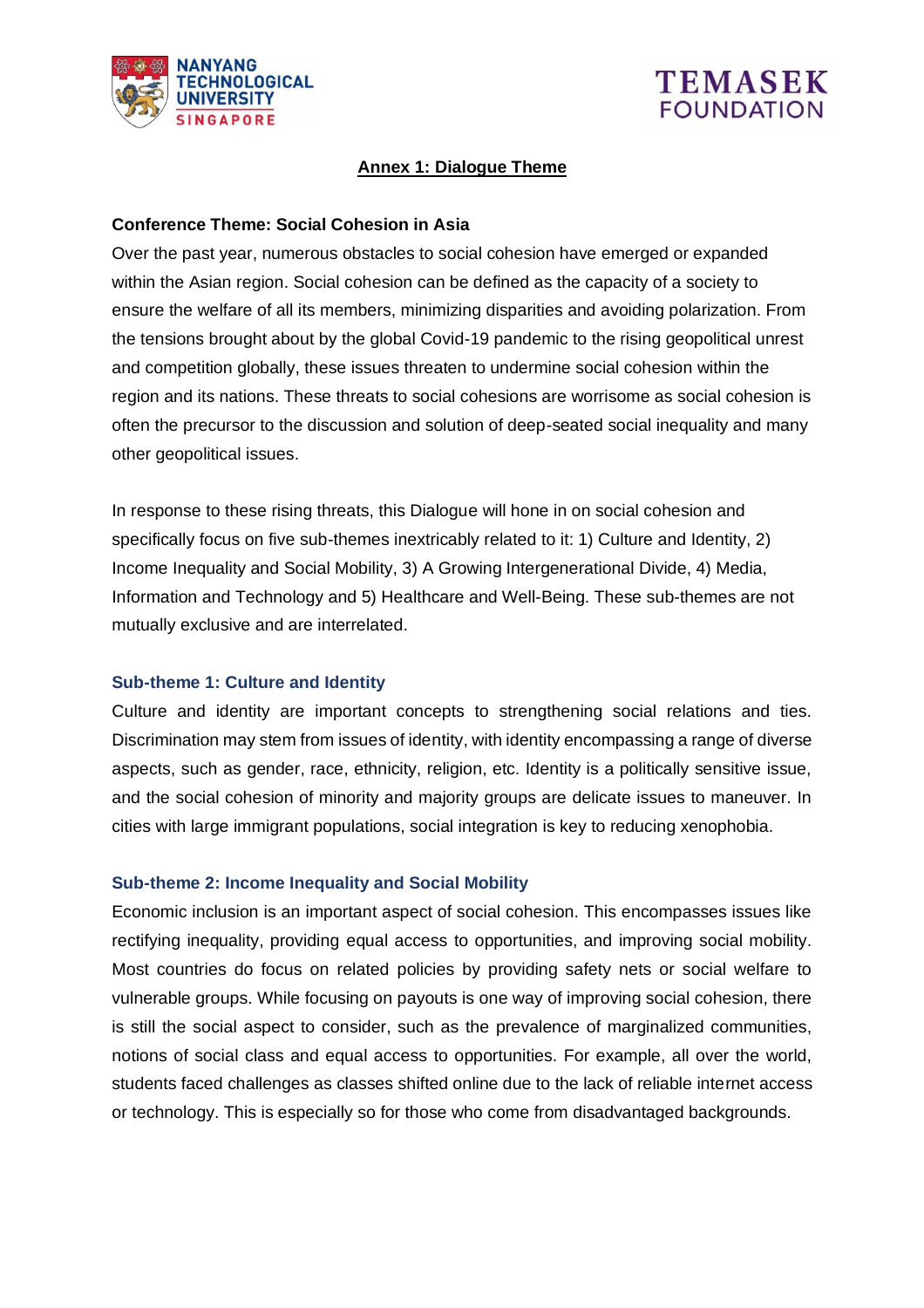

## **Sub-theme 3: Growing Intergenerational Divide**

With an aging population in many cities all over the world, the intergenerational divide poses an additional challenge to social cohesion. With the context of the COVID-19 situation, there remains much room for improvement in communicating social safety nets or health information to the elderly, especially in the employment of technology for processes such as contact

**TEMASEK** 

**FOUNDATION** 

tracing. Patient and clear communication is important to bridging the intergenerational gap.

## **Sub-theme 4: Media, Information and Technology**

The prevalence of social media platforms as a way of information dissemination has changed the landscape of communication in countries all over the world. While the viral nature of social media platforms allows timely dissemination of news, they may also have propagated the spread of fake news. The spread of fake news may take a toll on the citizens' mental health, causing unnecessary worry in the population. At the same time, the large variety of media sources globally may also make it hard for citizens to absorb or stay afloat with the latest updates.

### **Sub-theme 5: Healthcare and Well-Being**

Healthcare and well-being are topics clearly relevant in a global pandemic. Some related issues include accessibility, accurate information dissemination for health advisories, mental health, and work-life balance issues during a global pandemic. Issues of accessibility are even more salient with classes moving online, as lecturers must now consider how the new medium impacts students with disabilities.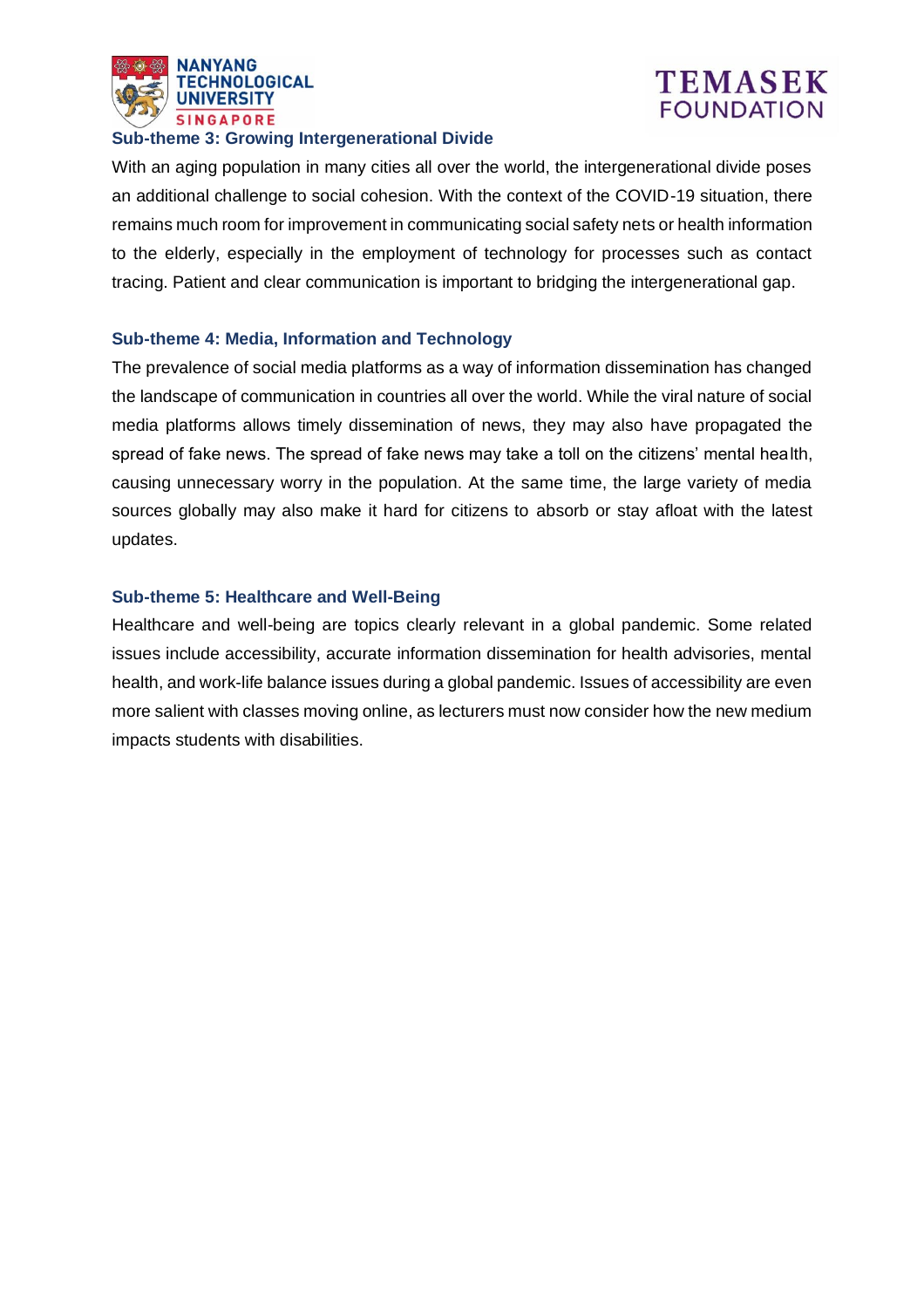



## **About Nanyang Technological University**

A research-intensive public university, Nanyang Technological University, Singapore (NTU Singapore) has 33,000 undergraduate students and postgraduate students in the colleges of Engineering, Business, Science, and Humanities, Arts and Social Sciences, and the Interdisciplinary Graduate School.

NTU is also home to world-class autonomous institutes — the National Institute of Education, S Rajaratnam School of International Studies, Earth Observatory of Singapore, and Singapore Centre for Environmental Life Sciences Engineering — and various leading research centres such as the Nanyang Environment & Water Research Institute (NEWRI) and Energy Research Institute @ NTU (ERI@N).

Ranked amongst the world's top universities by QS, NTU has also been named the world's top young university for the past seven years. The University's man campus is frequently listed among the Top 15 most beautiful university campuses in the world and has 57 Green Mark-certified (equivalent to LEED-certified) buildings, of which 95% are certified Green Mark Platinum. Apart from its main campus, NTU also has a campus in Novena, Singapore's healthcare district.

Under the NTU Smart Campus vision, the University harnesses the power of digital technology and tech-enabled solutions to support better learning and living experiences, the discovery of new knowledge, and the sustainability of resources.

For more information, visit [www.ntu.edu.sg](http://www.ntu.edu.sg/)

### **About Temasek Foundation**

Temasek Foundation supports a diverse range of programmes that uplift lives and communities in Singapore and beyond. Collectively, our programmes strengthen social resilience, foster international exchange, enhance regional capabilities, advance science and protect the planet for a sustainable world. Temasek Foundation's programmes, made possible through philanthropic endowments gifted by Temasek, strive towards achieving positive outcomes for individuals and communities now, and for generations to come.